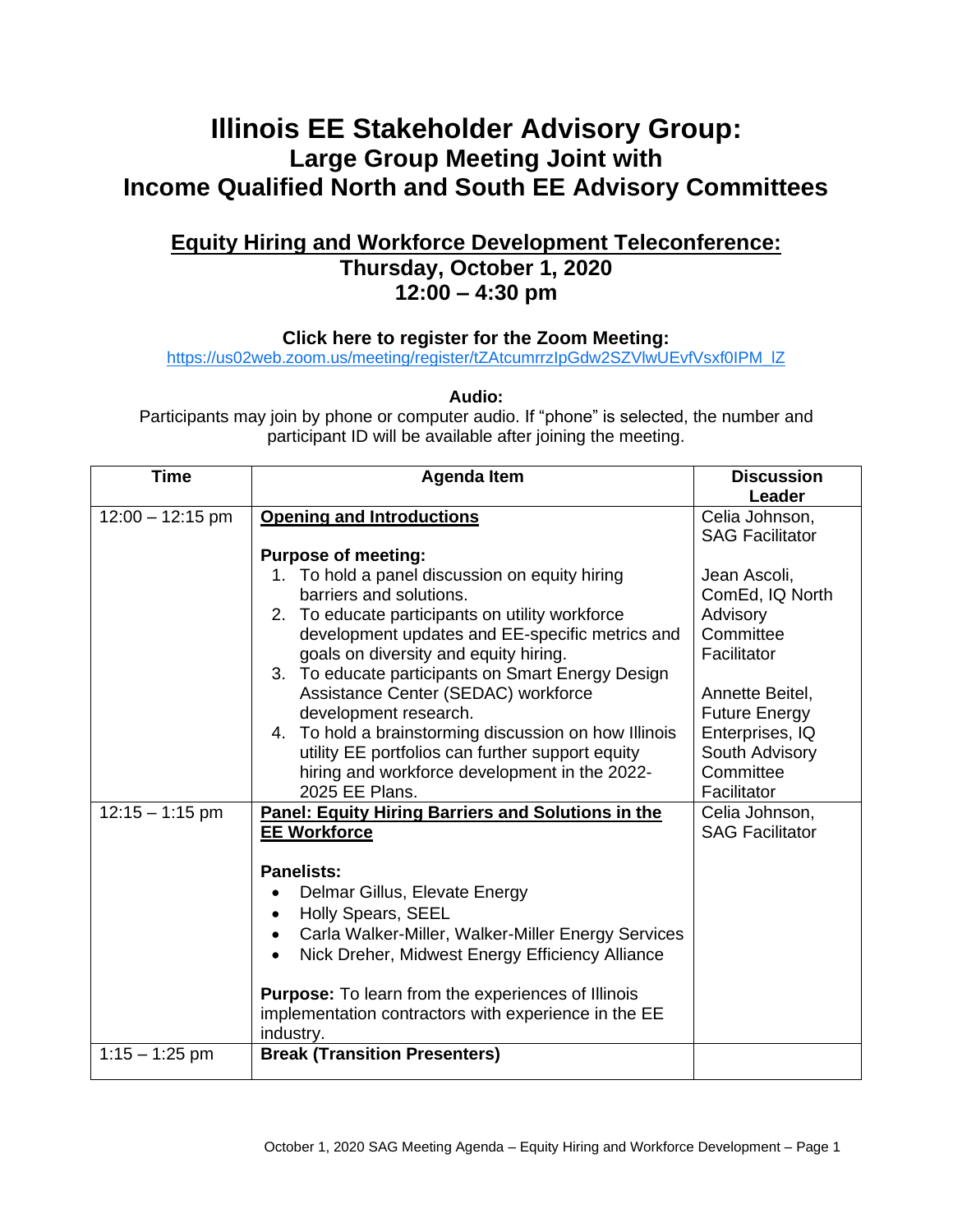| <b>Time</b>      | <b>Agenda Item</b>                                                                                                                                                                                                                                                                                                                                                                                                       | <b>Discussion</b><br>Leader                                                                         |
|------------------|--------------------------------------------------------------------------------------------------------------------------------------------------------------------------------------------------------------------------------------------------------------------------------------------------------------------------------------------------------------------------------------------------------------------------|-----------------------------------------------------------------------------------------------------|
| $1:25 - 2:10$ pm | <b>Utility Presentations: Workforce Development</b><br>Update + EE Diversity Metrics and Goals<br><b>ComEd Update</b>                                                                                                                                                                                                                                                                                                    | Molly Lunn, Jean<br>Ascoli, and Brady<br>Bedeker, ComEd                                             |
|                  | Overview of Diverse Hiring Incubator Program and<br><b>CONSTRUCT Program</b><br>EE diverse vendor goal<br>Equity hiring considerations<br>Q&A                                                                                                                                                                                                                                                                            | Kristol Simms,<br>Ameren Illinois                                                                   |
|                  | <b>Ameren Illinois Update</b><br>Market Development Initiative (MDI) Goals:<br>Diverse Vendors and Suppliers and Workforce<br>Development<br>Q&A                                                                                                                                                                                                                                                                         |                                                                                                     |
|                  | <b>Purpose:</b> To educate participants on workforce<br>development initiatives and EE diversity metrics/goals.                                                                                                                                                                                                                                                                                                          |                                                                                                     |
| $2:10 - 2:20$ pm | <b>Break (Transition Presenters)</b>                                                                                                                                                                                                                                                                                                                                                                                     |                                                                                                     |
| $2:20 - 3:10$ pm | <b>EE Workforce Development Research</b><br>Introduction to project (Angie Ostaszewski,<br>٠<br>Ameren Illinois)<br>Background and purpose of research<br>Key challenges in workforce development;<br>literature review results + key takeaways<br>Summary of research on COVID-19 pandemic on<br>EE workforce<br>Discussion and Q&A<br><b>Purpose:</b> To educate participants on EE workforce<br>development research. | Patrick Sullivan and<br>Linda Larson,<br><b>Smart Energy</b><br>Design Assistance<br>Center (SEDAC) |
| $3:10 - 3:25$ pm | <b>Break - Transition to Small Group Breakout Rooms</b>                                                                                                                                                                                                                                                                                                                                                                  |                                                                                                     |
| $3:25 - 4:25$ pm | <b>Small Group Breakout Discussion</b><br><b>Small Group Breakout Discussion Time</b><br>$3:25 - 4:05$ pm<br>See Small Group Breakout Room Discussion<br>Questions<br><b>Small Group Report-Out</b><br>$4:05 - 4:25$ pm<br>Discussion leader of each breakout group briefly<br>summarizes key points                                                                                                                     | Small group<br>breakout<br>discussion leaders<br>will be identified in<br>advance                   |